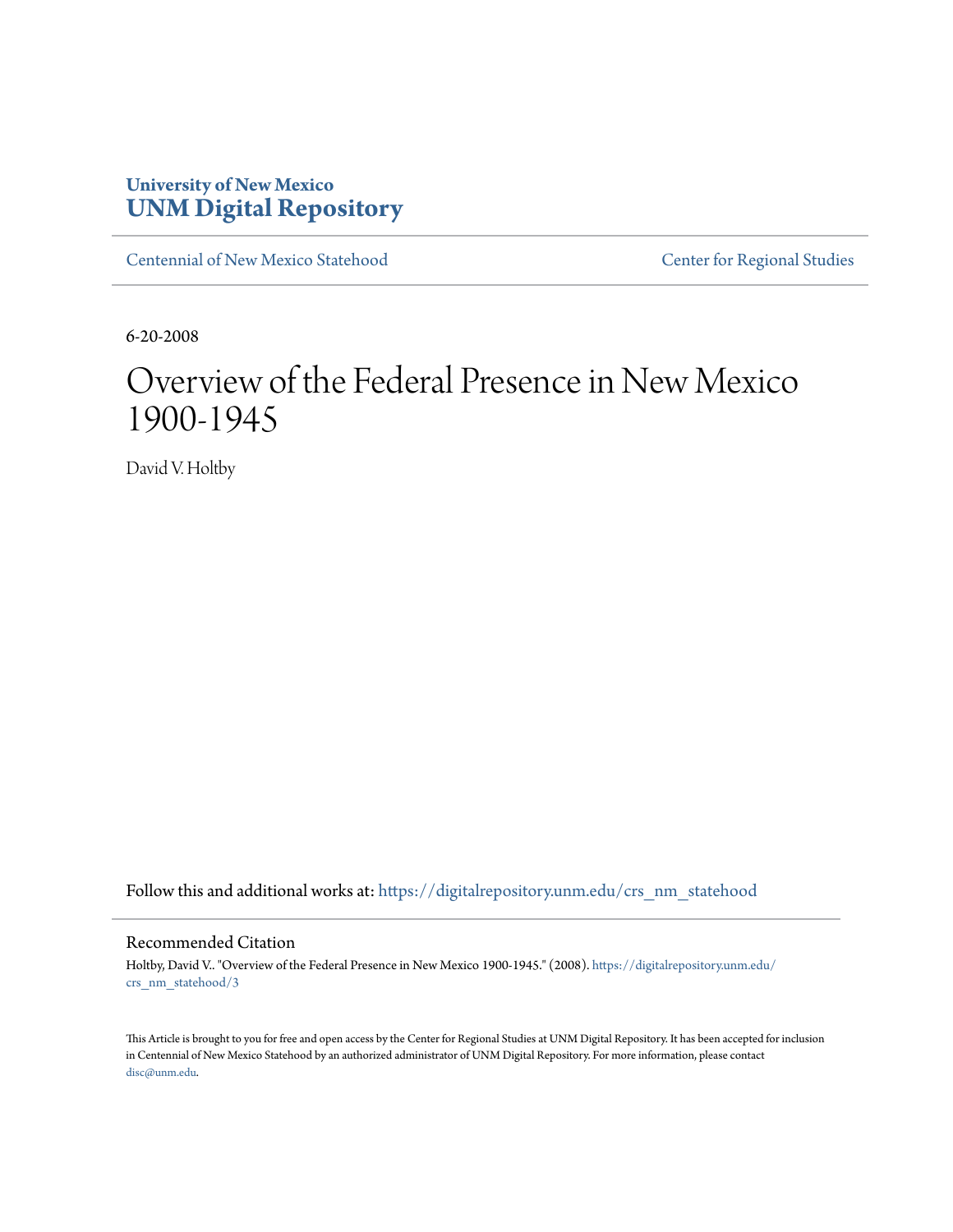## Centennial of New Mexico's Statehood

Federal Presence and Economic Development

January 6, 1912, marks a watershed for New Mexico. The Territorial period lay in the past; the future promised a new beginning as the forty-seventh state. Today most of us find it hard to imagine what people in New Mexico, or elsewhere in the United States, thought about themselves or their government in the early twentieth century. But to understand the role that New Mexico's statehood played in national events, we must try to comprehend people's attitudes at the time. The following two sets of quotations illuminate the mindset of that era—first in New Mexico and then at the national level.

(A) L. Bradford Prince, a former territorial governor, speaking in 1902: "A Territory with bad officials is a despotism, and not a republic; it is ruled by men named by an authority 2,000 miles away, who are not responsible to any local instrument of power."

Of Prince's remarks, the eminent Yale University historian Howard R. Lamar once noted: "It was such sentiments, reminiscent of the assertions of local liberty in the thirteen colonies, that led the Arizona and New Mexico citizens to campaign for their own independence between 1900 and 1910."

(B) President Theodore Roosevelt in his annual message to Congress, December 5, 1905, on the issue of government control of business: "I do not believe in the government interfering with private business more than is necessary. I do not believe in the government undertaking any work which can with propriety be left in private hands. But neither do I believe in the government flinching from overseeing any work when it becomes evident that abuses are sure to obtain therein unless there is governmental supervision."

The distinguished historian of business and the American West, Gerald D. Nash (late of the University of New Mexico) wrote this about Roosevelt's stance: "For almost a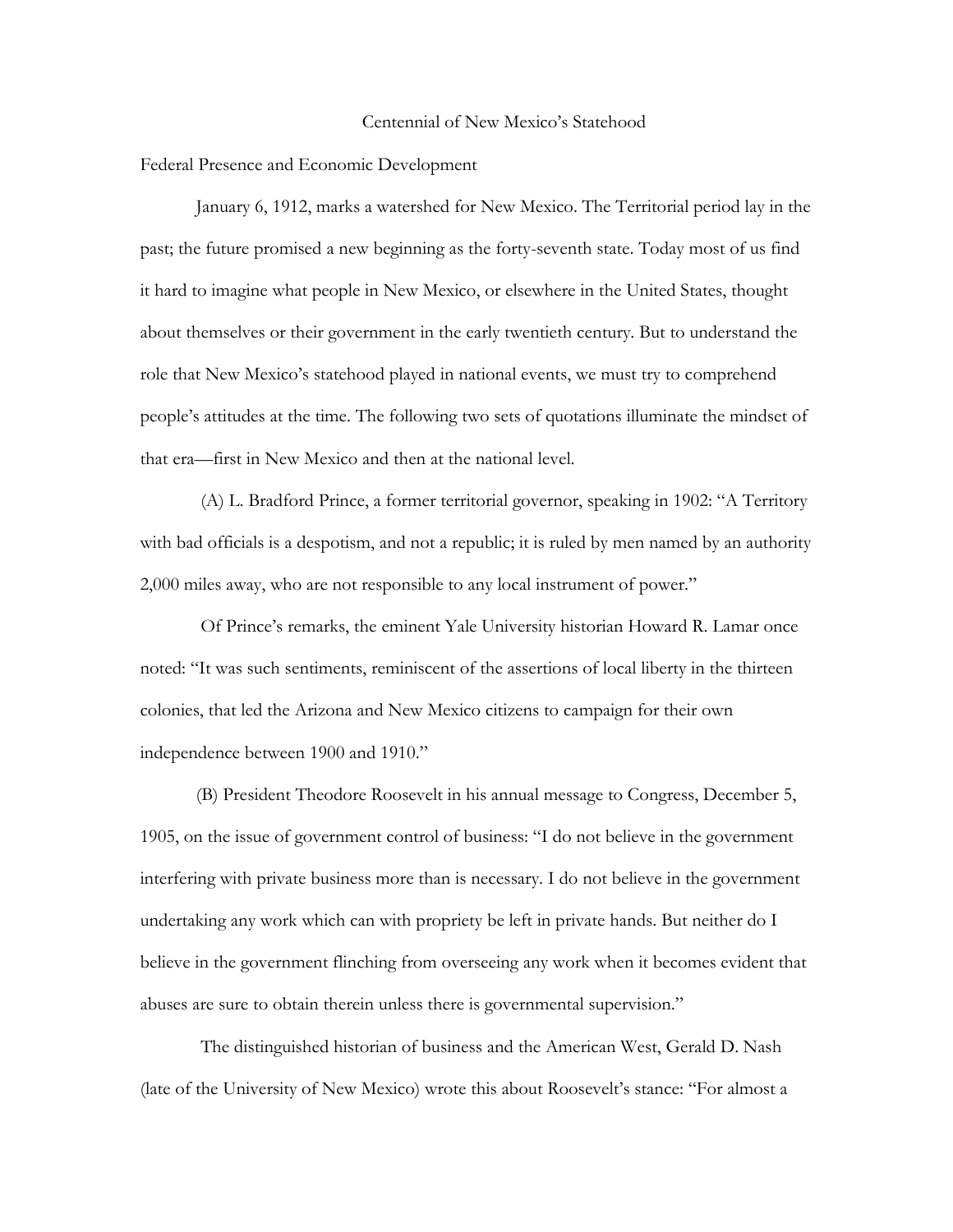century after the Civil War one of the central issues of public policy was the question of the government's relation to the economy. . . . A gradual consensus on the need for businessgovernment cooperation [eventually emerged]. . . . Many of the major themes of that growing consensus were first articulated by Theodore Roosevelt. . . . A central theme of this consensus as emphasized by [Theodore] Roosevelt was the need for government to cooperate with business and to assume the function of an arbiter in the new, highly industrialized society that was emerging in America."

The respective views of L. Bradford Prince and President Theodore Roosevelt may seem unrelated, but they are of a single piece. Both men addressed how society was to be organized and toward what ends government should act. These were the broad questions that people thought about, and talked about, in the decades prior to and following New Mexico's statehood—and they centered on the role and presence of the federal government in economic development.

New Mexico in 1912 had two distinct economies, one very old and the other a product of the Territorial period. Pueblo Indians and rural Hispanic New Mexicans lived primarily a self-sufficient, communal life bound together in an *acequia* culture. That is, these people shared water to irrigate land and grow crops for one's family and community. Access to both resources—rivers and streams and, especially for Hispanics, communal lands diminished during the Territorial period and caused much hardship. But the greatest disruption to traditional economic patterns occurred among Mescalero Apache (central New Mexico), Jicarilla Apache (north central New Mexico), and Navajo (northwestern New Mexico). After the Civil War, the federal government's reservation system reduced Indian sovereignty, and tribes lost land and control over education and health care.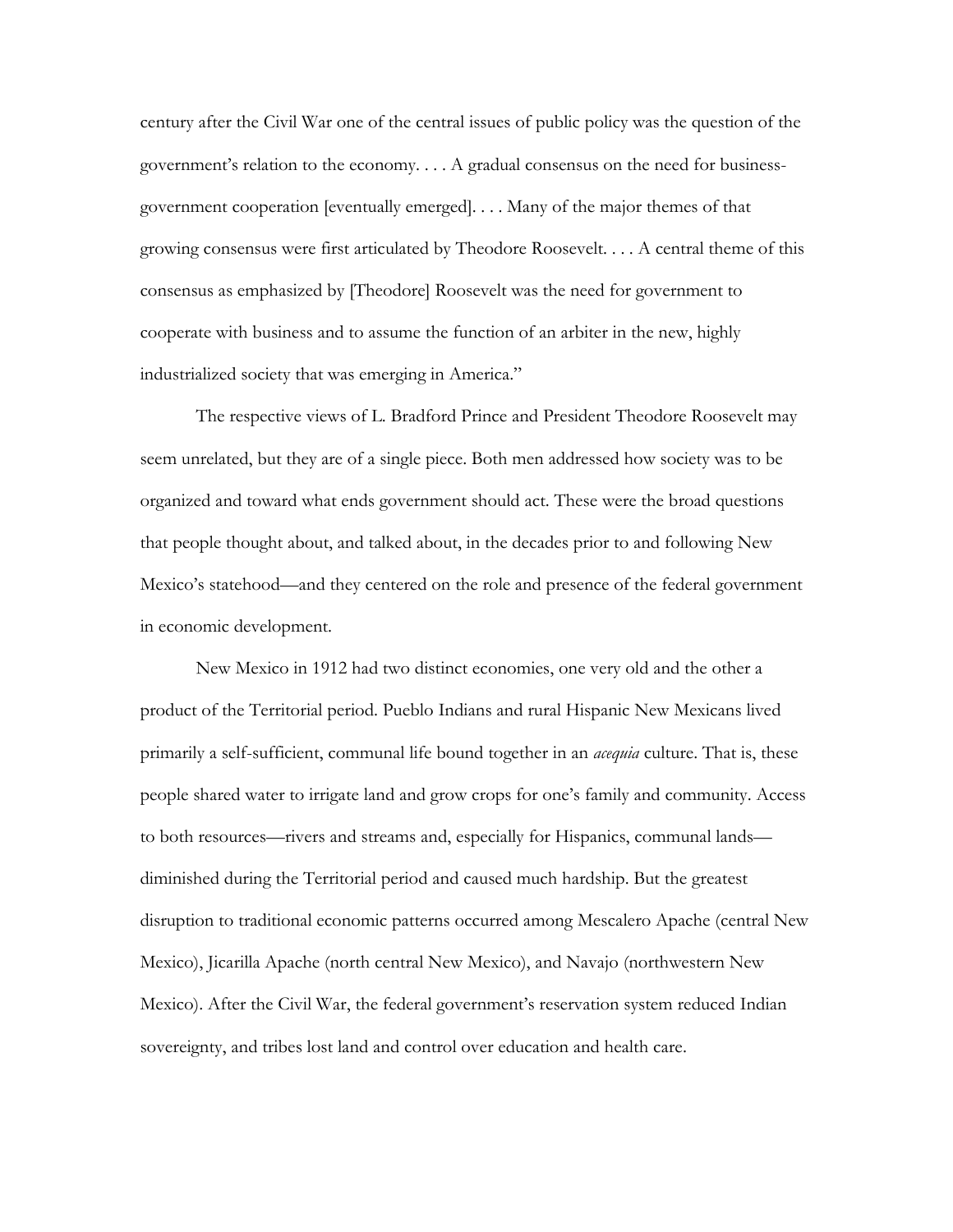Settlers and residents embraced the federal presence during the Territorial period to gain access to capital and subsidies. Recently arrived New Mexicans jockeyed to secure lucrative military contracts from 1848 into the 1880s. Such agreements to supply forts with cattle, crops, and horses resulted in government spending being 10 percent of all money circulating in New Mexico as early as the 1850s. But within three decades most military forts closed, and this key source of capital disappeared, yet new commercial opportunities opened with the arrival of the railroad in 1880.

The government granted railroads enormous tracts of public lands throughout the West. These were to be sold to create a class of small farmers who would grow a variety of crops, which railroads would ship to eager buyers. The railroads expanded rapidly in New Mexico, constructing over 1,250 miles of track by 1885; however, the hoped for growth of small farmers never happened. Eastern or foreign investors financed purchase of numerous large tracts—transactions necessary, in their view, to sustain commercial agriculture on a viable scale. These same interests, allied with local supporters, created plans for ambitious irrigation projects—to be funded in large part by the federal government. Outside money also dominated coal mining (northern and western New Mexico) and copper extraction (southwestern New Mexico), the largest "industries" in the new state.

A true divide existed in how New Mexico's economy functioned in 1912. One part, by far the smaller, held on to centuries-old patterns of small-scale farming and ranching and needed little capital since it eschewed new technology or distant markets. But along side and dominating this traditional economic order grew a commercial one. In its own peculiar way, though, this model also represented a very old and even pernicious pattern of development—or more accurately, underdevelopment. Within the national economy, New Mexico—and the West in general—supplied cheap food and raw mineral resources.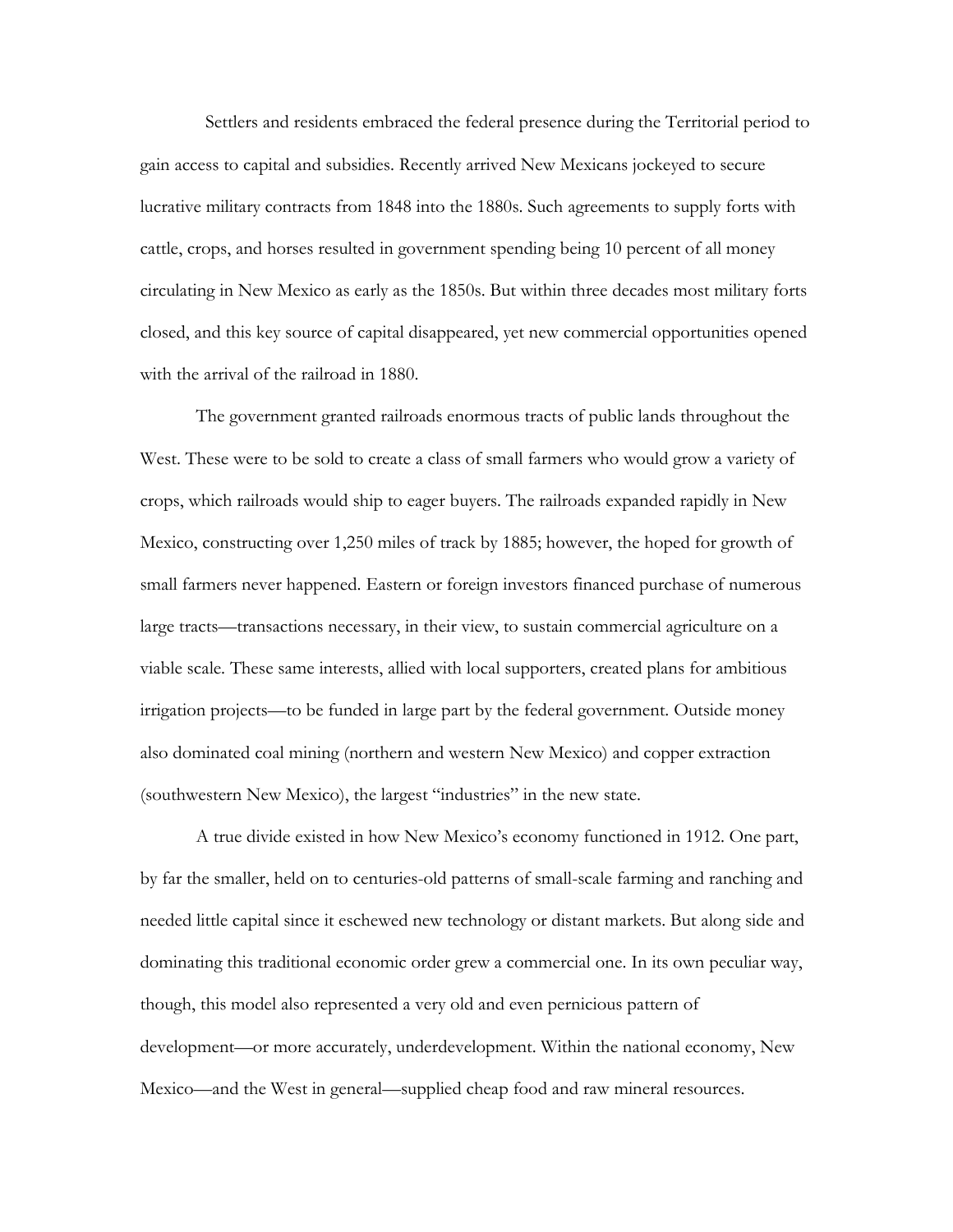Railroads carried the state's commodities elsewhere, and outside investors kept the money earned. Many scholars see a colonial "dependency" in this exodus of capital. That is, New Mexico shipped out its crops, raw resources, and profits; in exchange it got little more than the hourly wages paid its workers. In this view, eastern companies and financiers kept New Mexico under their thumb and stymied diversification of the state's economy.

This starkly unsettling view, however, omits the regulatory, or oversight, role of the federal government in shaping the state's economy. Beginning in 1850, the federal government exercised control over New Mexico through political appointments, laws, and administrative rulings. With statehood, both the number and influence of political appointees diminished markedly, but because over 40 percent of the state's land belonged to the government, a federal regulatory presence remained and grew in importance.

The government's traditional roles in economic development—capital accumulation and subsidies—provided much more benefit to the public after statehood. Roads, parks, flood control, public assistance programs, farm and business loans, school and university funding—these and many more programs in New Mexico (and throughout the nation) received federal funding. Accompanying the money came some oversight and regulation, so after 1912 New Mexicans did encounter more federal laws and rules in their daily work lives.

During the period 1900-1930, the federal presence in New Mexico shifted in scope and purpose. It moved from a bias toward private and corporate interests to oversight promoting the well-being of the state's residents. The federal presence embodied President Theodore Roosevelt's call for government to be an arbiter of the emerging economic order. But in New Mexico the partners were the states' leaders and citizens far more than its business interests. Over time, fiscal support proved one of the most important links between government and its constituents.